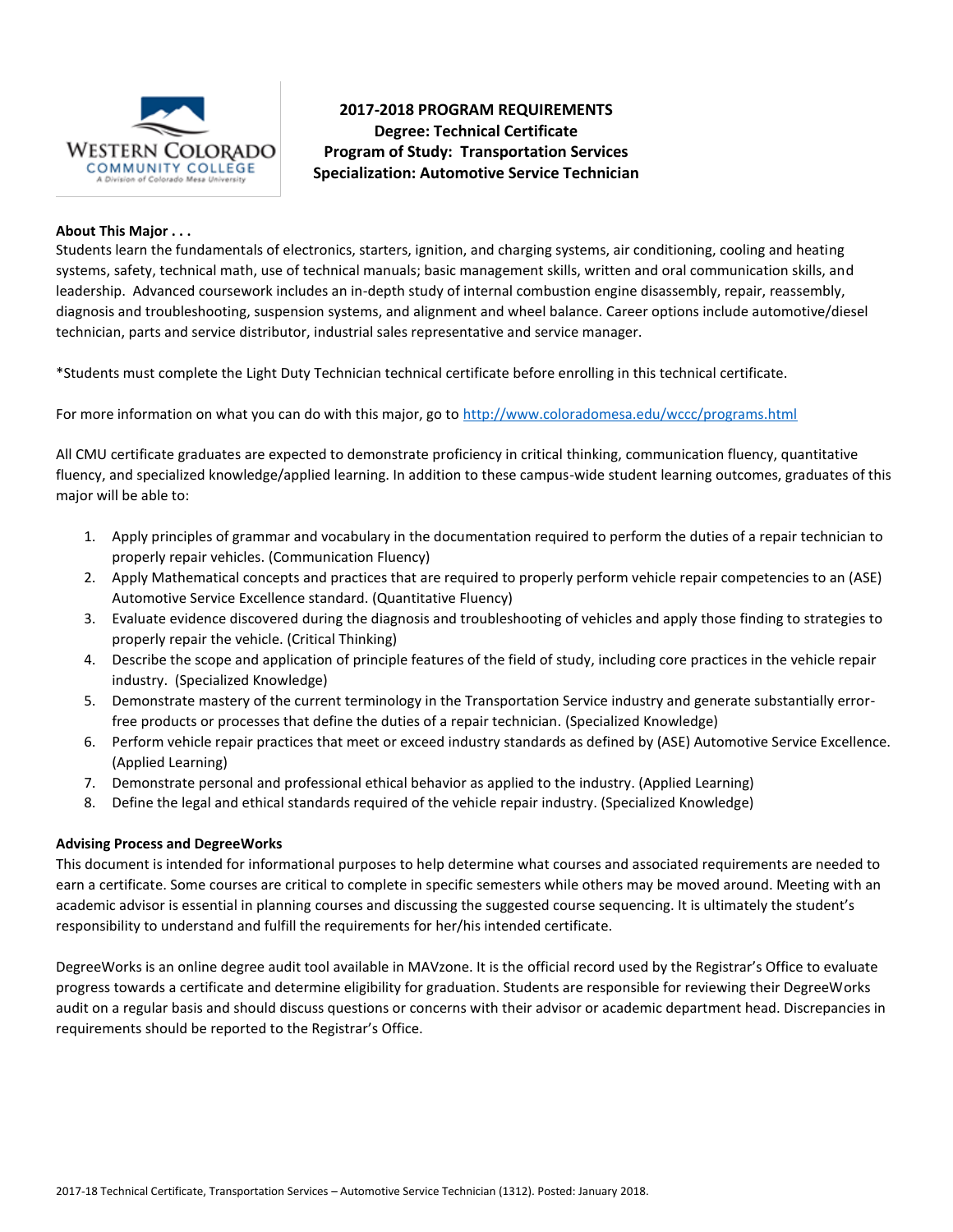# **Graduation Process**

Students must complete the following in the first two months of the semester prior to completing their certificate requirements (for one semester certificates complete in the first week of class):

- Review their DegreeWorks audit and create a plan that outlines how unmet requirements will be met in the final semester.
- Meet with their advisor and modify their plan as needed. The advisor must approve the final plan.
- Submit the "Intent to Graduate" form to the Registrar's Office to officially declare the intended graduation date and commencement ceremony plans.
- Register for all needed courses and complete all requirements for each degree sought.

Submission deadlines and commencement details can be found at [http://www.coloradomesa.edu/registrar/graduation.html.](http://www.coloradomesa.edu/registrar/graduation.html)

If a student's petition for graduation is denied, it will be her/his responsibility to consult the Registrar's Office regarding next steps.

### **INSTITUTIONAL CERTIFICATE REQUIREMENTS**

The following institutional requirements apply to all CMU technical certificates. Specific programs may have different requirements that must be met in addition to institutional requirements.

- Consists of 5-59 semester hours.
- Primarily 100-200 level courses.
- At least fifty percent of the credit hours must be taken at CMU.
- 2.00 cumulative GPA or higher in all CMU coursework.
- A grade lower than "C" will not be counted toward meeting the requirements.
- A course may only be used to fulfill one requirement for each degree/certificate.
- Non-traditional credit, such as advanced placement, credit by examination, credit for prior learning, cooperative education and internships, cannot exceed twenty-five percent of the semester credit hours required for a technical certificate.
- Pre-collegiate courses (usually numbered below 100) cannot be used for graduation.
- Capstone exit assessment/projects (e.g., Major Field Achievement Test) requirements are identified under Program-Specific Certificate Requirements.
- The Catalog Year determines which program sheet and certificate requirements a student must fulfill in order to graduate. Visit with your advisor or academic department to determine which catalog year and program requirements you should follow.
- See "Requirements for Undergraduate Degrees and Certificates" in the catalog for a complete list of graduation requirements.

# **PROGRAM-SPECIFIC CERTIFICATE REQUIREMENTS**

- 40 semester hours for the Technical Certificate in Transportation Services Automotive Service Technician.
- Students must complete the Light Duty Technician technical certificate before enrolling in this technical certificate.
- Additional Expenses Students entering the program may be required to purchase or have hand tools and appropriate clothing and safety gear with a total cost of approximately \$2,500.00 This does not include cost of required textbooks. These costs may vary with student need and brand or quality of tools or equipment purchased. All safety glasses must meet the minimum industry safety standard of Z-87 with side shields.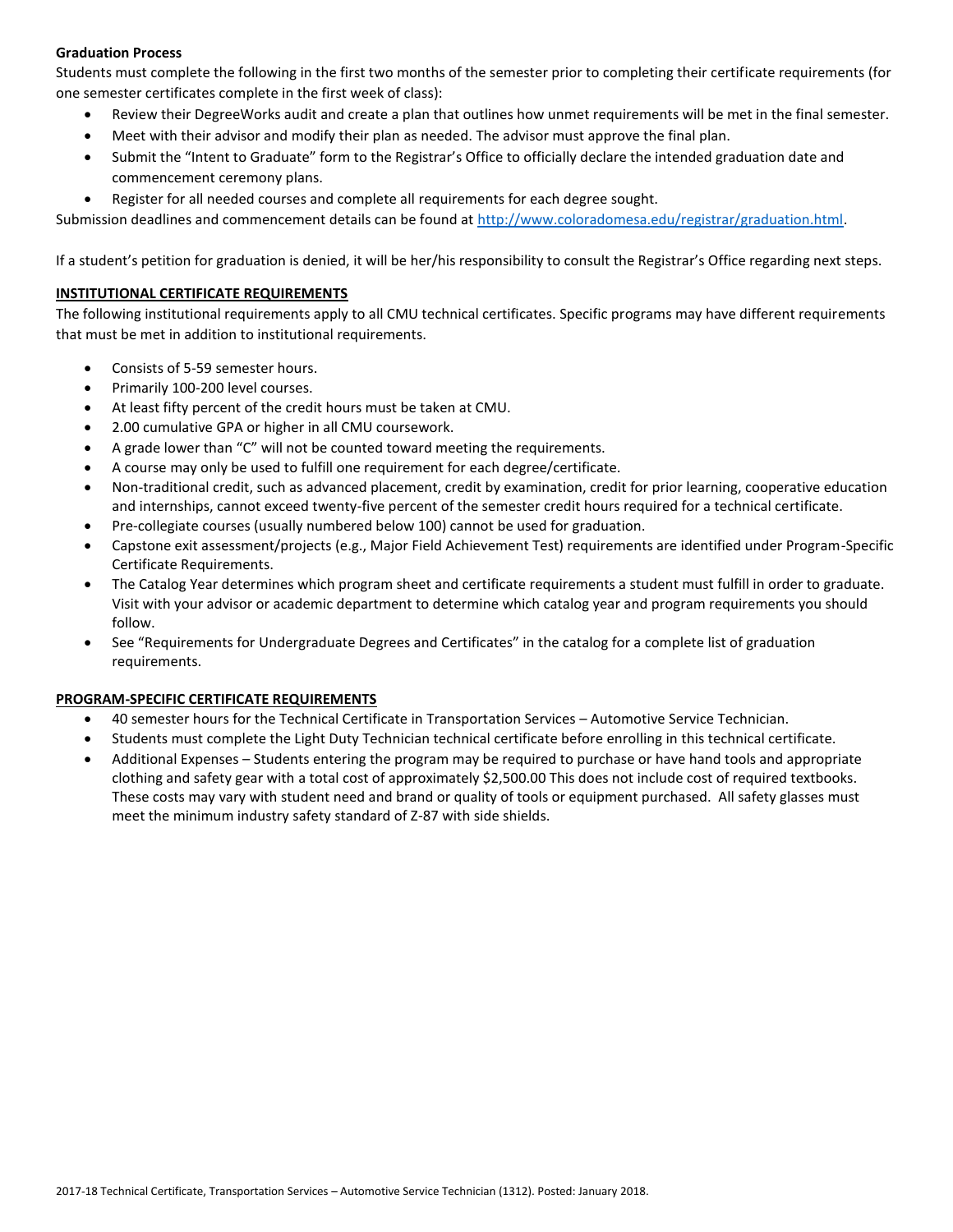#### **TECHNICAL CERTIFICATE: TRANSPORTATION SERVICES – AUTOMOTIVE SERVICE TECHNICIAN REQUIREMENTS** (40 semester hours)

- □ TSTG 220 Work Place Skills (3)
- $\Box$  One of the following courses:
	- TSTA 245 Manual Drive Trains (4)
	- TSTA 247 Automatic Drive Trains (4)
- TSTG 275 ABS/Diagnostics (2)
- TSTA 275 Alignment and Suspension Service (3)
- TSTA 265 Engine Control Service (3)

## **Light Duty Automotive Technician Certificate Courses** (25 semester hours)

- $\Box$  TSTC 100 Intro to Transportation Services (2)
- TSTC 101 Vehicle Service & Inspection (3)
- TSTC 130 Electrical I (2)
- $\square$  TSTC 160 Electrical II (2)
- $\Box$  TSTC 170 Chassis Fundamentals (2)
- $\Box$  TSTC 171 Brakes I (2)
- $\Box$  TSTC 175 Brakes II (2)
- MATH 107 Career Mathematics (3)
- TSTG 120 Industry Safety Practices (2)
- $\Box$  CADT 101 Introduction to Computers (1)

# Complete a minimum of 4 semester hours of Restricted Electives from the list below:

- TSTG 115 Gas Engine Reconditioning (4)
- TSTG 135 Changing & Starting Systems (2)
- TSTG 150 Fluid Power (3)
- TSTG 195 Climate Control (4)
- TSTA 265 Engine Control Service (3)
- TSTA 286 Hybrid Vehicles (2)
- TSTA 289 Alternative Fueled Vehicles (2)
- \_\_\_\_\_\_\_\_\_\_\_\_\_\_\_\_\_\_\_\_\_\_\_\_\_\_\_\_\_\_\_\_\_\_\_\_\_\_\_\_\_\_\_\_\_\_\_\_\_\_\_\_\_\_\_\_\_\_\_\_ \_\_\_\_\_\_\_\_\_\_\_\_\_\_\_\_\_\_\_\_\_\_\_\_\_\_\_\_\_\_\_\_\_\_\_\_\_\_\_\_\_\_\_\_\_\_\_\_\_\_\_\_\_\_\_\_\_\_\_\_